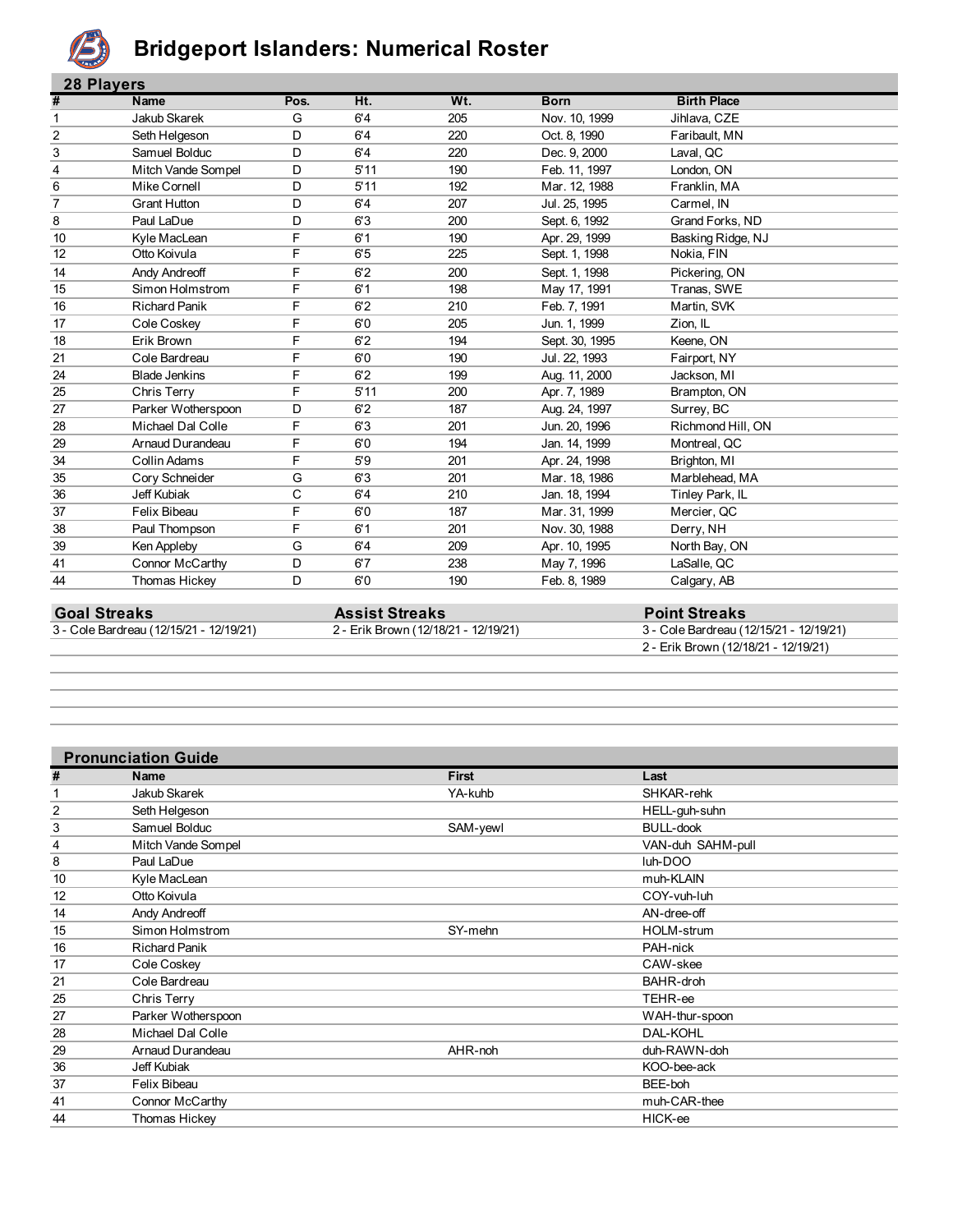

# **Bridgeport Islanders: Team Records**

| تخلفت                            |                     |                                  |                     |
|----------------------------------|---------------------|----------------------------------|---------------------|
| Category                         | $W - L - OTL - SOL$ | Category                         | $W - L - OTL - SOL$ |
| Overall:                         | $9 - 14 - 1 - 3$    | 1-goal games:                    | $4 - 7 - 1 - 3$     |
| Home:                            | $6 - 6 - 0 - 1$     | 2-goal games:                    | $2 - 2 - 0 - 0$     |
| Road:                            | $3 - 8 - 1 - 2$     | 3-goal games or more:            | $3 - 5 - 0 - 0$     |
|                                  |                     |                                  |                     |
| Scoring 5+ goals:                | $3 - 0 - 0 - 0$     | Allowing 5+ goals:               | $0 - 3 - 1 - 0$     |
| Scoring 4 goals:                 | $2 - 1 - 1 - 0$     | Allowing 4 goals:                | $2 - 3 - 0 - 1$     |
| Scoring 3 goals:                 | $4 - 2 - 0 - 1$     | Allowing 3 goals:                | $1 - 6 - 0 - 0$     |
| Scoring 2 goals:                 | $0 - 4 - 0 - 0$     | Allowing 2 goals:                | $2 - 2 - 0 - 2$     |
| Scoring 1 goal:                  | $0 - 7 - 0 - 2$     | Allowing 1 goal:                 | $3 - 0 - 0 - 0$     |
| Not scoring:                     | $0 - 0 - 0 - 0$     | Shutouts:                        | $1 - 0 - 0 - 0$     |
|                                  |                     |                                  |                     |
| <b>Scoring first:</b>            | $3 - 4 - 0 - 1$     | <b>Opponent scoring first:</b>   | $6 - 10 - 1 - 2$    |
|                                  |                     |                                  |                     |
| Leading after 1 period:          | $1 - 3 - 1 - 1$     | Leading after 2 periods:         | $5 - 1 - 1 - 0$     |
| Tied after 1 period:             | $5 - 5 - 0 - 1$     | Tied after 2 periods:            | $2 - 6 - 0 - 2$     |
| Trailing after 1 period:         | $3 - 6 - 0 - 1$     | Trailing after 2 periods:        | $2 - 7 - 0 - 1$     |
|                                  |                     |                                  |                     |
| <b>Outshooting opponent:</b>     | $6 - 5 - 0 - 0$     | Having more penalty minutes:     | $2 - 7 - 0 - 2$     |
| Outshot by opponent:             | $3 - 8 - 1 - 3$     | Having fewer penalty minutes:    | $5 - 6 - 0 - 1$     |
| Even shots:                      | $0 - 1 - 0 - 0$     | Even penalty minutes:            | $2 - 1 - 1 - 0$     |
|                                  |                     |                                  |                     |
|                                  | $0 - 3 - 0 - 0$     |                                  | $0 - 2 - 0 - 0$     |
| Recording 0-19 shots:            |                     | Allowing 0-19 shots:             |                     |
| Recording 20-29 shots:           | $3 - 5 - 1 - 1$     | Allowing 20-29 shots:            | $5 - 3 - 0 - 1$     |
| Recording 30-39 shots:           | $5 - 5 - 0 - 2$     | Allowing 30-39 shots:            | $4 - 8 - 0 - 1$     |
| Recording 40-49 shots:           | $1 - 1 - 0 - 0$     | Allowing 40-49 shots:            | $0 - 1 - 1 - 1$     |
| Recording 50+ shots:             | $0 - 0 - 0 - 0$     | Allowing 50+ shots:              | $0 - 0 - 0 - 0$     |
|                                  |                     |                                  |                     |
| Scoring 3+ PP goals:             | $0 - 0 - 0 - 0$     | Allowing 3+ PP goals:            | $0 - 0 - 0 - 0$     |
| Scoring 2 PP goals:              | $1 - 1 - 0 - 1$     | Allowing 2 PP goals:             | $1 - 0 - 0 - 1$     |
| Scoring 1 PP goal:               | $3 - 5 - 1 - 0$     | Allowing 1 PP goal:              | $2 - 10 - 1 - 0$    |
| Not scoring a PP goal:           | $5 - 8 - 0 - 2$     | Not allowing a PP goal:          | $6 - 4 - 0 - 2$     |
|                                  |                     |                                  |                     |
| Scoring shorthanded:             | $0 - 0 - 0 - 0$     | Allowing a shorthanded goal:     | $0 - 0 - 0 - 1$     |
|                                  |                     |                                  |                     |
| Leading at any point:            | $9 - 8 - 1 - 1$     | Trailing at any point:           | $6 - 14 - 1 - 3$    |
|                                  |                     |                                  |                     |
| Sunday:                          | $2 - 5 - 0 - 1$     | October:                         | $3 - 3 - 0 - 2$     |
| Monday:                          | $0 - 0 - 0 - 0$     | November:                        | $3 - 8 - 1 - 0$     |
| Tuesday:                         | $0 - 0 - 0 - 0$     | December:                        | $3 - 3 - 0 - 1$     |
| Wednesday:                       | $1 - 2 - 0 - 1$     | January:                         | $0 - 0 - 0 - 0$     |
| Thursday:                        | $0 - 0 - 0 - 0$     | February:                        | $0 - 0 - 0 - 0$     |
| Friday:                          | $0 - 4 - 1 - 0$     | March:                           | $0 - 0 - 0 - 0$     |
| Saturday:                        | $6 - 3 - 0 - 1$     | April:                           | $0 - 0 - 0 - 0$     |
|                                  |                     |                                  |                     |
| OT Record:                       | $2 - 4$             | Scoring first in a shootout:     | $0 - 0$             |
| 5 Minute OT Record:              | $2 - 1$             | Allowing first goal in shootout: | $0 - 3$             |
| <b>Shootout Record:</b>          | $0 - 3$             | Extra shooters are necessary:    | $0 - 2$             |
|                                  |                     |                                  |                     |
| <b>Wearing White Uniforms:</b>   | $6 - 6 - 0 - 1$     | Night games (5 p.m. or later):   | $7 - 9 - 1 - 2$     |
| <b>Wearing Blue Uniforms:</b>    | $3 - 8 - 1 - 2$     | Day/Afternoon games:             | $2 - 5 - 0 - 1$     |
| <b>Wearing Special Uniforms:</b> | $0 - 0 - 0 - 0$     |                                  |                     |
|                                  |                     |                                  |                     |
| <b>Atlantic Division:</b>        | $5 - 12 - 0 - 3$    | After a Win:                     | $4 - 4 - 1 - 0$     |
| <b>North Division:</b>           | $4 - 2 - 1 - 0$     | After a Loss:                    | $5 - 9 - 0 - 3$     |
| <b>Western Conference:</b>       | $0 - 0 - 0 - 0$     |                                  |                     |
|                                  |                     |                                  |                     |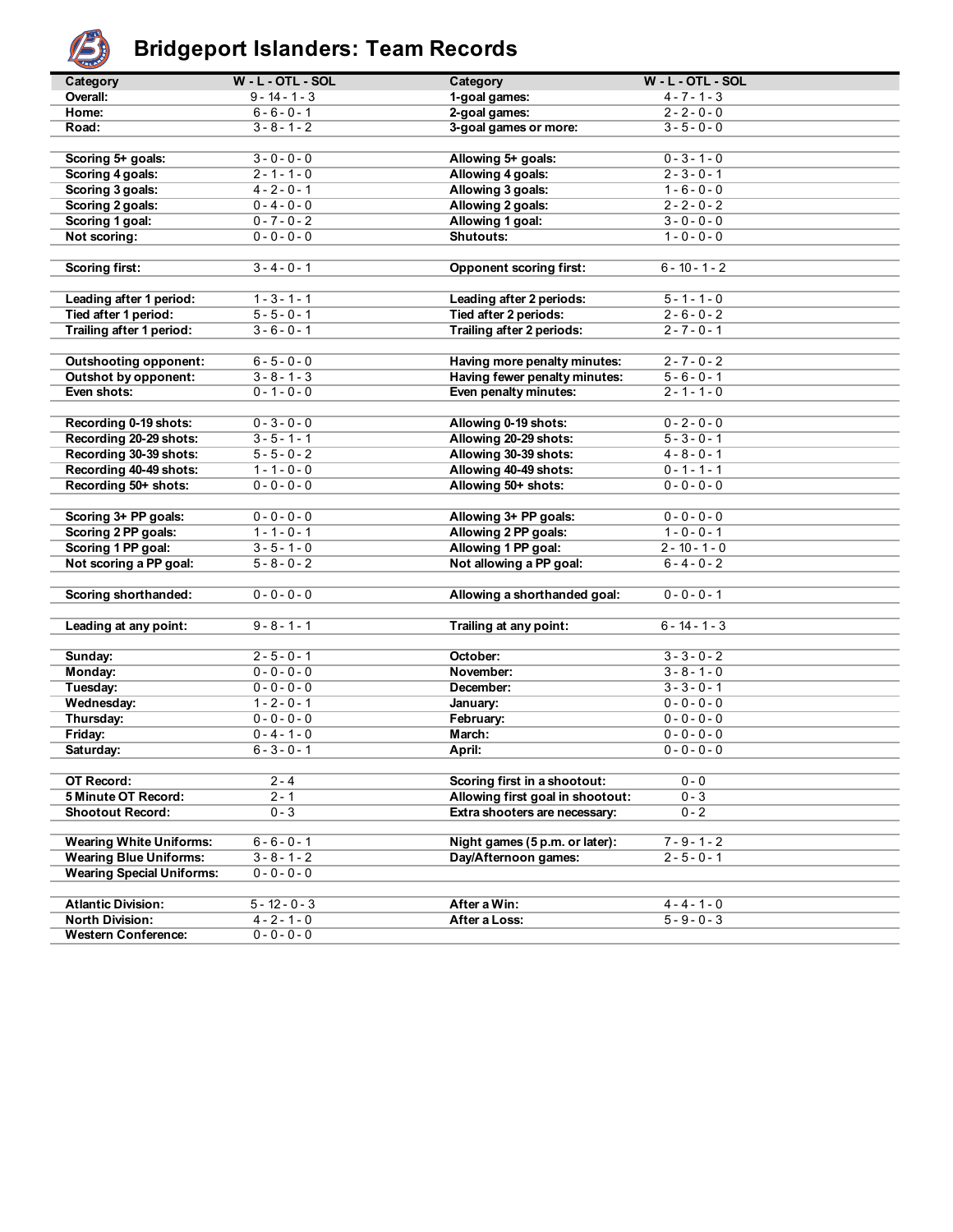

### **Bridgeport Islanders: Situations**

| <b>Goals by Period</b> |                              |                |                             |                                     |                                   |                 |                |
|------------------------|------------------------------|----------------|-----------------------------|-------------------------------------|-----------------------------------|-----------------|----------------|
|                        |                              | $\mathbf{1}$   | $\overline{2}$              | $\overline{3}$                      | OT/SO                             | <b>Total</b>    | Goals per game |
|                        | <b>Bridgeport Islanders:</b> | 27             | 18                          | 22                                  | $\overline{2}$                    | 69              | 2.56           |
|                        | Opponents:                   | 32             | $\overline{23}$             | $\overline{23}$                     | $\overline{4}$                    | $\overline{82}$ | 3.04           |
|                        |                              |                |                             |                                     |                                   |                 |                |
|                        |                              |                |                             |                                     |                                   |                 |                |
| <b>Shots by Period</b> |                              |                |                             |                                     |                                   |                 |                |
|                        |                              | $\overline{1}$ | $\overline{2}$              | $\overline{\mathbf{3}}$             | OT/SO                             | <b>Total</b>    | Shots per game |
|                        | <b>Bridgeport Islanders:</b> | 277            | 249                         | 251                                 | 25                                | 802             | 29.70          |
|                        | Opponents:                   | 284            | 292                         | 267                                 | 25                                | 868             | 32.15          |
|                        |                              |                |                             |                                     |                                   |                 |                |
|                        |                              |                |                             |                                     |                                   |                 |                |
| <b>Power Play</b>      |                              |                |                             |                                     |                                   |                 |                |
|                        |                              | <b>PPG</b>     | Att.                        |                                     | %                                 |                 |                |
|                        | Overall:                     | 15             | 92                          |                                     | 16.3%                             |                 |                |
|                        | Home:                        | 6              | 45                          |                                     | 13.3%                             |                 |                |
|                        | Road:                        | $\overline{9}$ | 47                          |                                     | 19.1%                             |                 |                |
|                        |                              |                | 1 SHORTHANDED GOALS ALLOWED |                                     |                                   |                 |                |
|                        |                              |                |                             |                                     |                                   |                 |                |
| <b>Penalty Killing</b> |                              |                |                             |                                     |                                   |                 |                |
|                        |                              | <b>Killed</b>  | Att.                        |                                     | %                                 |                 |                |
|                        | Overall:                     | 71             | 88                          |                                     | 80.7%                             |                 |                |
|                        | Home:                        | 32             | 40                          |                                     | 80.0%                             |                 |                |
|                        | Road:                        | 39             | 48                          |                                     | 81.3%                             |                 |                |
|                        |                              |                | 0 SHORTHANDED GOALS SCORED  |                                     |                                   |                 |                |
|                        |                              |                |                             |                                     |                                   |                 |                |
| <b>Penalties</b>       |                              |                |                             |                                     |                                   |                 |                |
|                        |                              | GP             | Min.                        |                                     | Avg.                              |                 |                |
|                        |                              | 27             | 272                         |                                     | 10.07                             |                 |                |
|                        |                              |                |                             |                                     |                                   |                 |                |
| <b>Fighting Majors</b> |                              |                |                             |                                     |                                   |                 |                |
|                        | <b>Name</b>                  |                | <b>Amount</b>               | Last                                |                                   |                 |                |
|                        | 2 Seth Helgeson              |                | 3                           | 11/21/21 vs. SPR (vs. Tyler Tucker) |                                   |                 |                |
| 33                     | Reece Newkirk                |                | $\overline{2}$              | 11/7/21 vs. HFD (vs. Mike O'Leary)  |                                   |                 |                |
| 14                     | <b>Andy Andreoff</b>         |                | $\mathbf{1}$                | 10/17/21 at SPR (vs. Tyler Tucker)  |                                   |                 |                |
| 18                     | Erik Brown                   |                | $\mathbf{1}$                | 10/22/21 at SPR (vs. Josh Wesley)   |                                   |                 |                |
| 38                     | Paul Thompson                |                | 1                           |                                     | 11/24/21 at SPR (vs. Tommy Cross) |                 |                |
| 6                      | <b>Mike Cornell</b>          |                | $\mathbf{1}$                | 12/5/21 vs. CHA (vs. Zac Dalpe)     |                                   |                 |                |
| 27                     | Parker Wotherspoon           |                | $\mathbf{1}$                | 12/19/21 at CHA (vs. Zac Dalpe)     |                                   |                 |                |
|                        |                              |                |                             |                                     |                                   |                 |                |
|                        |                              |                |                             |                                     |                                   |                 |                |
|                        |                              |                |                             |                                     |                                   |                 |                |

#### **Goal Situations**

| <b>AARTAINARAIN</b>   |              |          |  |
|-----------------------|--------------|----------|--|
|                       | For          | Against  |  |
| 5 on 5:               | 47           | 53       |  |
| 5 on 4:               | 15           | 14       |  |
| $5$ on $3$ :          | 0            |          |  |
| 4 on 4:               | 0            | 3        |  |
| 4 on 3:               | 0            |          |  |
| 3 on 3:               | 2            |          |  |
| 3 on 4:               | $\Omega$     |          |  |
| 3 on 5:               | 0            | $\Omega$ |  |
| 4 on 5:               | $\mathbf 0$  |          |  |
| 6 on 5:               | $\mathbf{0}$ | O        |  |
| 6 on 4:               | 0            | 0        |  |
| <b>Empty Net:</b>     | 4            | 2        |  |
| <b>Penalty Shots:</b> | 0            | 0        |  |
| <b>Shootouts:</b>     | 0            | 3        |  |
| Total:                | 68           | 79       |  |
|                       |              |          |  |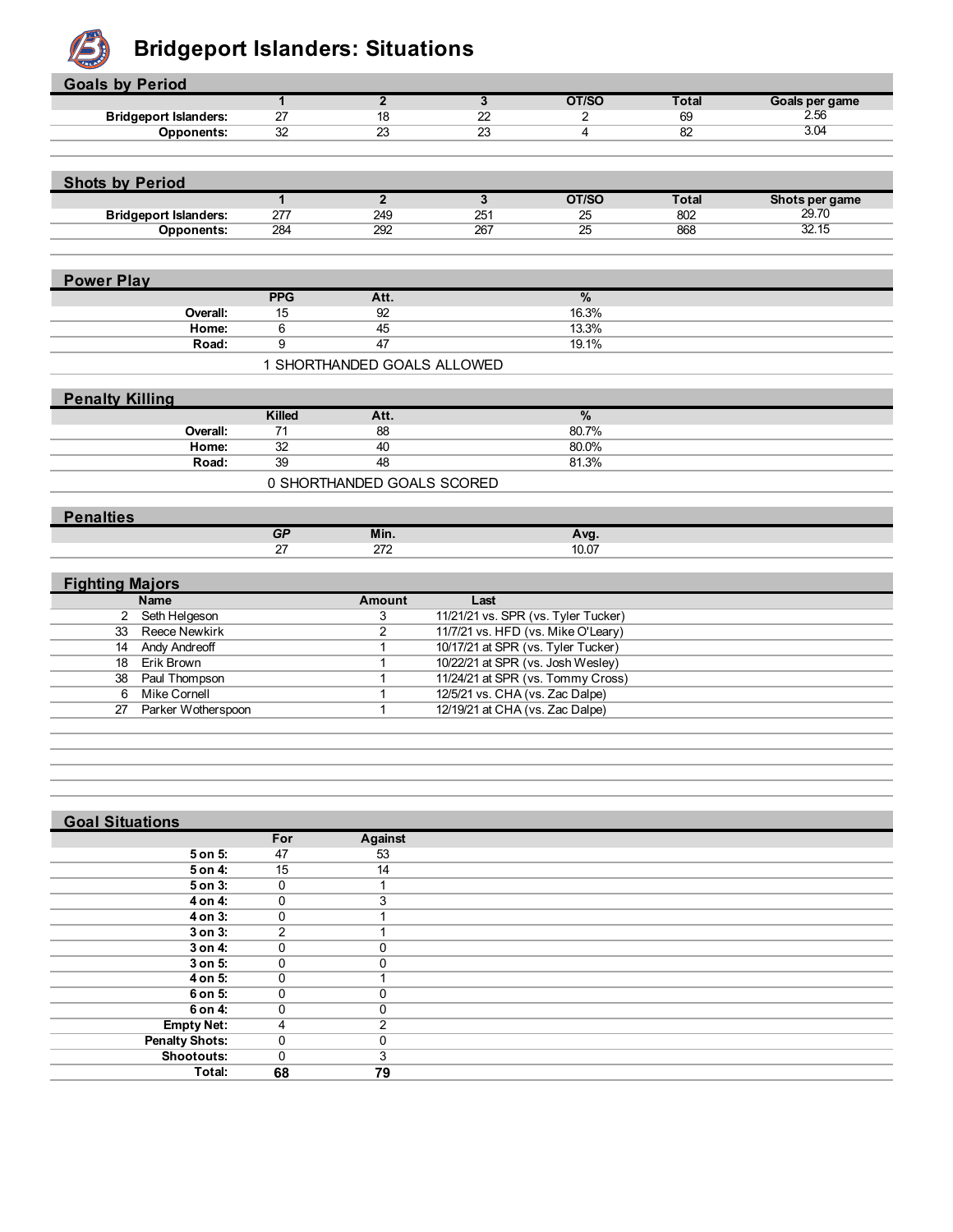

## **Bridgeport Islanders: Situations**

| <b>Individual Leaders</b> |                          |                                               |
|---------------------------|--------------------------|-----------------------------------------------|
| <b>Statistic</b>          |                          | Leader(s)                                     |
| <b>Goals:</b>             | 9                        | Chris Terry                                   |
| Assists:                  | 14                       | Otto Koivula                                  |
| Points:                   | 22                       | Chris Terry                                   |
| <b>PP Goals:</b>          | 3                        | Austin Czarnik                                |
| <b>PP Assists:</b>        |                          | Chris Terry                                   |
| <b>PP Points:</b>         | 9                        | Chris Terry                                   |
| <b>SH Goals:</b>          | $\overline{\phantom{0}}$ | n/a                                           |
| <b>SH Assists:</b>        | ٠                        | n/a                                           |
| <b>GW Goals:</b>          | 2                        | <b>Richard Panik</b>                          |
| 3+ Goals:                 | ٠                        | n/a                                           |
| PIM:                      | 37                       | Seth Helgeson                                 |
| Shots:                    | 82                       | Chris Terry                                   |
| <b>Plus/Minus:</b>        | 4                        | Michael Dal Colle, Jeff Kubiak, Seth Helgeson |
| <b>Games Played:</b>      | 27                       | Simon Holmstrom, Kyle MacLean                 |

#### **Shootouts**

| #  | <b>Name</b>          | <b>Goals/Shots</b> | %       | <b>GDG</b> |
|----|----------------------|--------------------|---------|------------|
| 11 | Austin Czarnik       | 0/1                | $0.0\%$ |            |
|    | 28 Michael Dal Colle | 0/1                | $0.0\%$ |            |
|    | 4 Mitch Vande Sompel | 0/1                | $0.0\%$ |            |
| 34 | Collin Adams         | 0/1                | $0.0\%$ |            |
|    | 29 Arnaud Durandeau  | 0/1                | $0.0\%$ |            |
| 24 | Blade Jenkins        | 0/1                | $0.0\%$ |            |
|    | 25 Chris Terry       | 0/2                | $0.0\%$ |            |
| 12 | Otto Koivula         | 0/3                | $0.0\%$ |            |
|    |                      |                    |         |            |

| Ш  | Goaltender     | Record | Saves/Shots | $\frac{9}{6}$ |
|----|----------------|--------|-------------|---------------|
| 35 | Cory Schneider |        | 4/5         | 80.0%         |
|    | Jakub Skarek   |        | ⊿ ر ح       | 75.0%         |
| 39 | Ken Appleby    |        |             | 33.3%         |

| <b>Power Play</b>       |   |               |            |  |  |
|-------------------------|---|---------------|------------|--|--|
| #<br><b>Name</b>        | G | A             | <b>PTS</b> |  |  |
| 25<br>Chris Terry       |   |               | 9          |  |  |
| Austin Czarnik          | 3 | 5             | 8          |  |  |
| 12 Otto Koivula         |   | 3             | 5          |  |  |
| 14 Andy Andreoff        |   | 3             |            |  |  |
| 4 Mitch Vande Sompel    |   | 4             |            |  |  |
| 26 Robin Salo           |   | $\mathcal{P}$ |            |  |  |
| 28 Michael Dal Colle    | ົ | $\Omega$      | ົ          |  |  |
| Anatolii Golyshev<br>20 |   |               |            |  |  |
| 29 Arnaud Durandeau     |   |               |            |  |  |
| 15 Simon Holmstrom      |   | ົ             |            |  |  |
| 16 Richard Panik        |   |               |            |  |  |
| 34 Collin Adams         |   | U             |            |  |  |
| 17 Cole Coskey          |   |               |            |  |  |
| 8 Paul LaDue            |   |               |            |  |  |
|                         |   |               |            |  |  |

 **Shorthanded**

n/a

**# Name G A PTS**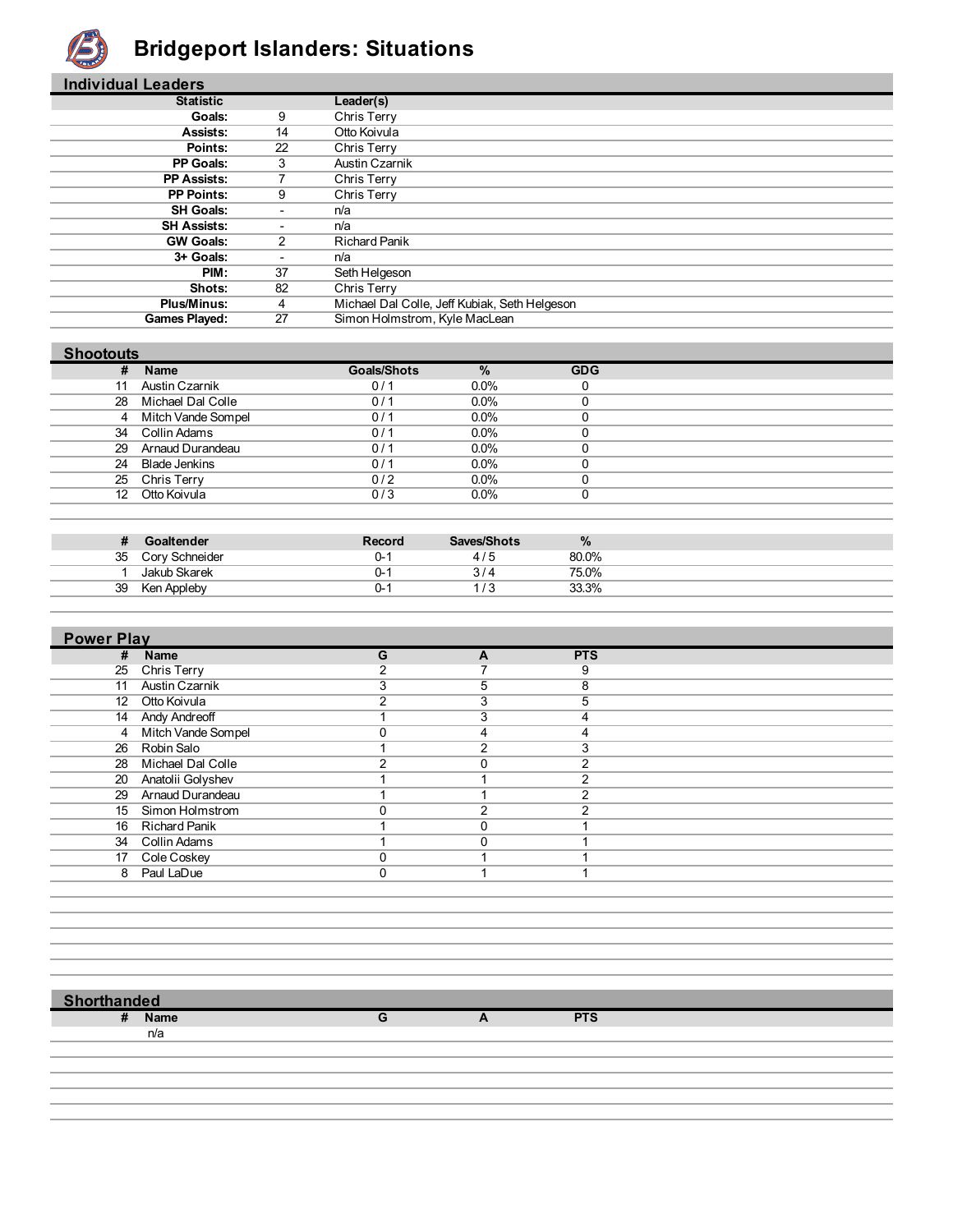

#### **Bridgeport Islanders: Team Records**

|    | <b>Record When</b>   |                  |                 |                  |                        |  |  |  |
|----|----------------------|------------------|-----------------|------------------|------------------------|--|--|--|
| #  | <b>Name</b>          | In Lineup        | <b>Scores</b>   | <b>Has Point</b> | Has 2 (or more) Points |  |  |  |
| 2  | Seth Helgeson        | $9 - 13 - 1 - 2$ | $1 - 0 - 0 - 0$ | $1 - 0 - 0 - 0$  | $1 - 0 - 0 - 0$        |  |  |  |
| 3  | Samuel Bolduc        | $6 - 9 - 1 - 0$  | $0 - 0 - 0 - 0$ | $0 - 0 - 0 - 0$  | $0 - 0 - 0 - 0$        |  |  |  |
| 4  | Mitch Vande Sompel   | $8 - 11 - 0 - 3$ | $0 - 0 - 0 - 0$ | $3 - 5 - 0 - 0$  | $2 - 0 - 0 - 0$        |  |  |  |
| 6  | Mike Cornell         | $2 - 6 - 0 - 0$  | $0 - 0 - 0 - 0$ | $0 - 0 - 0 - 0$  | $0 - 0 - 0 - 0$        |  |  |  |
| 7  | <b>Grant Hutton</b>  | $4 - 8 - 1 - 3$  | $1 - 2 - 0 - 0$ | $3 - 2 - 0 - 1$  | $1 - 0 - 0 - 0$        |  |  |  |
| 8  | Paul LaDue           | $8 - 10 - 1 - 3$ | $0 - 0 - 1 - 0$ | $1 - 1 - 1 - 0$  | $0 - 0 - 0 - 0$        |  |  |  |
| 10 | Kyle MacLean         | $9 - 14 - 1 - 3$ | $2 - 0 - 0 - 0$ | $3 - 3 - 1 - 0$  | $1 - 0 - 0 - 0$        |  |  |  |
| 11 | Austin Czarnik       | $7 - 11 - 0 - 2$ | $2 - 3 - 0 - 0$ | $3 - 5 - 0 - 1$  | $3 - 0 - 0 - 1$        |  |  |  |
| 12 | Otto Koivula         | $7 - 11 - 1 - 3$ | $3 - 2 - 0 - 0$ | $7 - 6 - 1 - 1$  | $3 - 2 - 0 - 0$        |  |  |  |
| 14 | Andy Andreoff        | $8 - 10 - 1 - 3$ | $2 - 2 - 0 - 1$ | $4 - 6 - 1 - 2$  | $1 - 0 - 0 - 0$        |  |  |  |
| 15 | Simon Holmstrom      | $9 - 14 - 1 - 3$ | $3 - 1 - 0 - 0$ | $5 - 4 - 0 - 0$  | $1 - 3 - 0 - 0$        |  |  |  |
| 16 | <b>Richard Panik</b> | $5 - 7 - 1 - 1$  | $2 - 1 - 0 - 0$ | $2 - 1 - 0 - 0$  | $1 - 0 - 0 - 0$        |  |  |  |
| 17 | Cole Coskey          | $7 - 9 - 1 - 3$  | $0 - 0 - 0 - 0$ | $2 - 1 - 0 - 1$  | $0 - 0 - 0 - 0$        |  |  |  |
| 18 | Erik Brown           | $5 - 10 - 0 - 0$ | $0 - 1 - 0 - 0$ | $1 - 2 - 0 - 0$  | $0 - 0 - 0 - 0$        |  |  |  |
| 20 | Anatolii Golyshev    | $6 - 6 - 1 - 2$  | $2 - 1 - 0 - 1$ | $3 - 1 - 0 - 1$  | $2 - 0 - 0 - 0$        |  |  |  |
| 21 | Cole Bardreau        | $2 - 5 - 0 - 2$  | $1 - 2 - 0 - 1$ | $1 - 2 - 0 - 1$  | $1 - 0 - 0 - 0$        |  |  |  |
| 24 | <b>Blade Jenkins</b> | $9 - 13 - 1 - 3$ | $2 - 2 - 0 - 0$ | $2 - 4 - 1 - 0$  | $0 - 2 - 0 - 0$        |  |  |  |
| 25 | Chris Terry          | $7 - 14 - 1 - 2$ | $5 - 2 - 1 - 1$ | $7 - 6 - 1 - 1$  | $4 - 0 - 1 - 1$        |  |  |  |
| 26 | Robin Salo           | $5 - 6 - 1 - 2$  | $1 - 0 - 1 - 0$ | $4 - 0 - 1 - 0$  | $2 - 0 - 1 - 0$        |  |  |  |
| 27 | Parker Wotherspoon   | $9 - 12 - 1 - 3$ | $0 - 1 - 0 - 0$ | $5 - 2 - 0 - 0$  | $0 - 0 - 0 - 0$        |  |  |  |
| 28 | Michael Dal Colle    | $3 - 3 - 0 - 1$  | $2 - 0 - 0 - 1$ | $3 - 0 - 0 - 1$  | $0 - 0 - 0 - 0$        |  |  |  |
| 29 | Arnaud Durandeau     | $9 - 13 - 1 - 3$ | $2 - 1 - 1 - 0$ | $4 - 6 - 0 - 1$  | $1 - 0 - 0 - 0$        |  |  |  |
| 33 | <b>Reece Newkirk</b> | $2 - 7 - 1 - 2$  | $0 - 0 - 0 - 0$ | $0 - 0 - 1 - 0$  | $0 - 0 - 0 - 0$        |  |  |  |
| 34 | Collin Adams         | $4 - 5 - 0 - 1$  | $0 - 1 - 0 - 0$ | $1 - 1 - 0 - 0$  | $0 - 0 - 0 - 0$        |  |  |  |
| 36 | Jeff Kubiak          | $4 - 7 - 0 - 1$  | $1 - 0 - 0 - 0$ | $1 - 2 - 0 - 1$  | $0 - 0 - 0 - 0$        |  |  |  |
| 37 | Felix Bibeau         | $0 - 3 - 0 - 1$  | $0 - 0 - 0 - 0$ | $0 - 0 - 0 - 0$  | $0 - 0 - 0 - 0$        |  |  |  |
| 38 | Paul Thompson        | $2 - 2 - 0 - 0$  | $1 - 0 - 0 - 0$ | $1 - 0 - 0 - 0$  | $0 - 0 - 0 - 0$        |  |  |  |
| 39 | Ken Appleby          | $0 - 1 - 0 - 1$  | $0 - 0 - 0 - 0$ | $0 - 0 - 0 - 0$  | $0 - 0 - 0 - 0$        |  |  |  |
| 41 | Dmytro Timashov      | $0 - 1 - 0 - 0$  | $0 - 0 - 0 - 0$ | $0 - 0 - 0 - 0$  | $0 - 0 - 0 - 0$        |  |  |  |
| 41 | Connor McCarthy      | $3 - 4 - 0 - 0$  | $0 - 0 - 0 - 0$ | $1 - 1 - 0 - 0$  | $0 - 0 - 0 - 0$        |  |  |  |
| 44 | Thomas Hickey        | $3 - 8 - 1 - 2$  | $0 - 0 - 0 - 0$ | $1 - 2 - 0 - 0$  | $0 - 0 - 0 - 0$        |  |  |  |
|    |                      |                  |                 |                  |                        |  |  |  |

| <b>Multi-Point Games</b> |                      |                            |                            |                          |  |
|--------------------------|----------------------|----------------------------|----------------------------|--------------------------|--|
| #                        | <b>Name</b>          | 2 Points                   | 3 Points                   | 4+ Points                |  |
| 25                       | Chris Terry          | 5 (Last: 12/18/21 at CHA)  | 1 (Last: 11/12/21 at LAV)  |                          |  |
| 12                       | Otto Koivula         | 5 (Last: 12/18/21 at CHA)  |                            | $\overline{\phantom{a}}$ |  |
| 15                       | Simon Holmstrom      | 3 (Last: 11/21/21 vs. SPR) | 1 (Last: 10/30/21 vs. PRO) |                          |  |
| 11                       | Austin Czarnik       | 2 (Last: 10/23/21 vs. SPR) | 2 (Last: 12/11/21 vs. TOR) | ٠                        |  |
| 26                       | Robin Salo           | 3 (Last: 11/12/21 at LAV)  |                            | -                        |  |
| 20                       | Anatolii Golyshev    | 2 (Last: 10/30/21 vs. PRO) |                            | -                        |  |
| 24                       | <b>Blade Jenkins</b> | 2 (Last: 11/17/21 at HFD)  |                            | ٠                        |  |
| 4                        | Mitch Vande Sompel   | 2 (Last: 12/11/21 vs. TOR) |                            | $\overline{\phantom{a}}$ |  |
| 29                       | Arnaud Durandeau     |                            | 1 (Last: 11/7/21 vs. HFD)  | $\overline{\phantom{0}}$ |  |
| 28                       | Michael Dal Colle    | 1 (Last: 10/23/21 vs. SPR) |                            |                          |  |
| 10                       | Kyle MacLean         | 1 (Last: 11/7/21 vs. HFD)  |                            | ۰                        |  |
| 16                       | <b>Richard Panik</b> | 1 (Last: 12/4/21 vs. UTI)  |                            |                          |  |
| 2                        | Seth Helgeson        | 1 (Last: 12/4/21 vs. UTI)  |                            |                          |  |
| 14                       | Andy Andreoff        | 1 (Last: 12/11/21 vs. TOR) |                            |                          |  |
| 21                       | Cole Bardreau        | 1 (Last: 12/18/21 at CHA)  |                            |                          |  |
|                          | <b>Grant Hutton</b>  | 1 (Last: 12/18/21 at CHA)  |                            |                          |  |
|                          |                      |                            |                            |                          |  |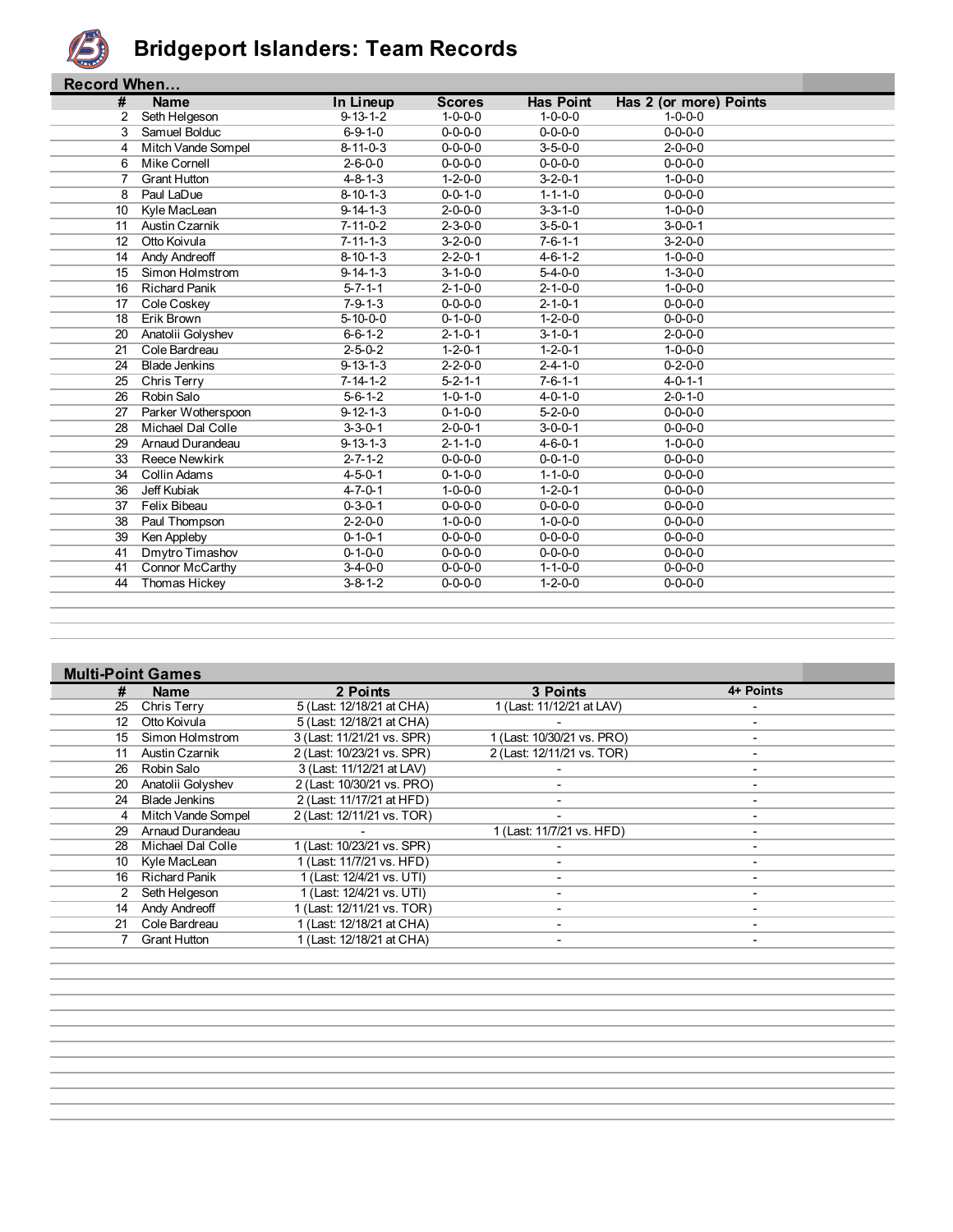

#### **Bridgeport Islanders: Regular Season Team Records**

| <b>Team Streaks</b>               |                                                      |                                                      |
|-----------------------------------|------------------------------------------------------|------------------------------------------------------|
| Category                          | 2021-22 Season                                       | Franchise Record (W - L - OTL - SOL)                 |
| Winning:                          | 3: 10/23/21 vs. SPR - 10/30/21 vs. PRO               | $9: 11/9/03 - 11/29/03 (9-0-0-0)$                    |
| <b>Points Earned:</b>             | 3: 2 times, rec. 11/7/21 vs. HFD - 11/12/21 at LAV   | 22: 10/19/03 - 12/14/03 (18-0-3-1)                   |
| Losing:                           | 7: 11/12/21 at LAV - 11/26/21 vs. PRO                | 10: 2/8/15 - 3/6/15 (0-9-1-0)                        |
| <b>Winless in Regulation:</b>     | 7: 11/12/21 at LAV - 11/26/21 vs. PRO                | 12: 3/19/14 - 4/14/14 (0-10-0-2)                     |
| <b>Winning Home:</b>              | 3: 10/23/21 vs. SPR - 10/30/21 vs. PRO               | $9: 1/24/07 - 2/20/07 (9-0-0-0)$                     |
| <b>Points Earned, Home:</b>       | 3: 10/23/21 vs. SPR - 10/30/21 vs. PRO               | 15: 10/14/18 - 12/27/18 (12-0-2-1)                   |
| Losing, Home:                     | 2: 3 times, rec. 12/12/21 vs. BEL - 12/15/21 vs. PRO | 8: 2/8/15 - 3/21/15 (0-8-0-0)                        |
| Winless in Regulation, Home:      | 4: 11/21/21 vs. SPR - 12/5/21 vs. CHA                | $9: 1/2/11 - 2/13/11 (0-6-2-1)$                      |
| <b>Winning Road:</b>              | 2: 11/27/21 at LHV - 12/18/21 at CHA                 | $8: 1/4/12 - 2/3/12$ (8-0-0-0)                       |
| <b>Points Earned, Road:</b>       | 2: 3 times, rec. 11/27/21 at LHV - 12/18/21 at CHA   | 12: 10/25/03 - 12/20/03 (10-0-2)                     |
| Losing, Road:                     | 5: 10/15/21 at HFD - 11/5/21 at HFD                  | 6: 5 times, rec. $2/13/15 - 3/6/15$ (0-5-1-0)        |
| Winless in Regulation, Road:      | 5: 10/15/21 at HFD - 11/5/21 at HFD                  | 15: 11/25/04 - 2/2/05 (0-13-1-1)                     |
| <b>Shutout Sequence:</b>          | 95:24 : 10/23/21 (13:06, 2nd) - 10/30/21 (4:20,1st)  | 204:45: 4/3/04 (5:10, 3rd) - 4/11/04 (4:55, 1st)     |
| <b>Shutout Sequence, Against:</b> | n/a                                                  | 215:58: 10/24/04 (19:12, 2nd) - 11/6/04 (15:10, 1st) |

| <b>Team Single-Game Records</b>  |                                           |                                           |  |  |  |  |  |
|----------------------------------|-------------------------------------------|-------------------------------------------|--|--|--|--|--|
| Category                         | 2021-22 Season                            | Franchise Record (W - L - OTL - SOL)      |  |  |  |  |  |
| Goals:                           | 6: 10/30/21 vs. PRO (6-4 W)               | 8: 2 times, prev. 2/11/12 vs. SPR (8-1 W) |  |  |  |  |  |
| <b>Goals Allowed:</b>            | 7: 11/5/21 at HFD (4-7 L)                 | 9: 2/27/10 at HER (2-9 L)                 |  |  |  |  |  |
| Win Margin:                      | 4: 12/18/21 at CHA (5-1 W)                | 7: 2/11/12 vs. SPR (8-1 W)                |  |  |  |  |  |
| Loss Margin:                     | 4: 10/31/21 vs. HFD (1-5L)                | 7: 3 times, rec. 4/14/17 at SPR (0-7 L)   |  |  |  |  |  |
|                                  |                                           |                                           |  |  |  |  |  |
| Shots:                           | 42: 10/31/21 vs. HFD (1-5L)               | 57: 12/1/07 vs. LOW (4-3 SOW)             |  |  |  |  |  |
| <b>Shots Allowed:</b>            | 44: 2 times, rec. 11/24/21 at SPR (1-4 L) | 55: 12/17/05 at HFD (2-3 L)               |  |  |  |  |  |
| <b>Fewest Shots:</b>             | 17: 2 times, rec. 12/5/21 vs. CHA (2-3 L) | 11: 3/20/05 at ALB (0-1 OTL)              |  |  |  |  |  |
| <b>Fewest Shots Allowed:</b>     | 18: 2 times, rec. 12/5/21 vs. CHA (2-3 L) | 13: 2/2/18 vs. SPR (0-1 L)                |  |  |  |  |  |
| <b>Most PP Goals:</b>            | 2: 3 times, rec. 11/5/21 at HFD (4-7 L)   | 6: 11/8/14 vs. ALB (7-2 W)                |  |  |  |  |  |
| <b>Most PP Goals Allowed:</b>    | 2: 2 times, rec. 10/30/21 vs. PRO (6-4 W) | 5: 3/5/11 at POR (3-8 L)                  |  |  |  |  |  |
| <b>Most PP Attempts:</b>         | 6: 2 times, rec. 12/12/21 vs. BEL (2-3 L) | 14: 3/10/07 vs. PHI (5-4 W)               |  |  |  |  |  |
| <b>Most PP Attempts Allowed:</b> | 7: 11/24/21 at SPR (1-4 L)                | 17: 10/22/04 at ALB (1-5 L)               |  |  |  |  |  |
| <b>Most SH Goals:</b>            | n/a                                       | 2: 2/14/04 at SPR (5-3 W)                 |  |  |  |  |  |
| <b>Most SH Goals Allowed:</b>    | n/a                                       | 2: Many Times                             |  |  |  |  |  |
| <b>Most Penalties:</b>           | 9. 11/24/21 at SPR (1-4 L)                | 35: 2/1/02 at SPR (1-7 L)                 |  |  |  |  |  |
| <b>Most Penalty Minutes:</b>     | 25: 11/6/21 vs. SPR (1-4 L)               | 183: 2/1/02 at SPR (1-7 L)                |  |  |  |  |  |
| Longest SO (rounds)              | 4: 10/17/21 at SPR (3-4 SOL)              | 13: 1/31/10 vs. NOR (1-2L)                |  |  |  |  |  |

| <b>Team Single-Period Records (Not Including Overtime)</b> |                                                |  |  |  |  |
|------------------------------------------------------------|------------------------------------------------|--|--|--|--|
| Category                                                   | 2021-22 Season                                 |  |  |  |  |
| <b>Goals:</b>                                              | 3: 3 times, rec. 12/18/21 at CHA (1st period)  |  |  |  |  |
| <b>Goals Allowed:</b>                                      | 4: 3 times, rec. 11/24/21 at SPR (2nd period)  |  |  |  |  |
| Shots:                                                     | 17: 2 times, rec. 11/17/21 at HFD (1st period) |  |  |  |  |
| <b>Shots Allowed:</b>                                      | 19: 2 times, rec. 11/24/21 at SPR (1st period) |  |  |  |  |
| <b>Fewest Shots:</b>                                       | 3: 12/5/21 vs. CHA (3rd period)                |  |  |  |  |
| <b>Fewest Shots Allowed:</b>                               | 3: 10/15/21 at HFD (2nd period)                |  |  |  |  |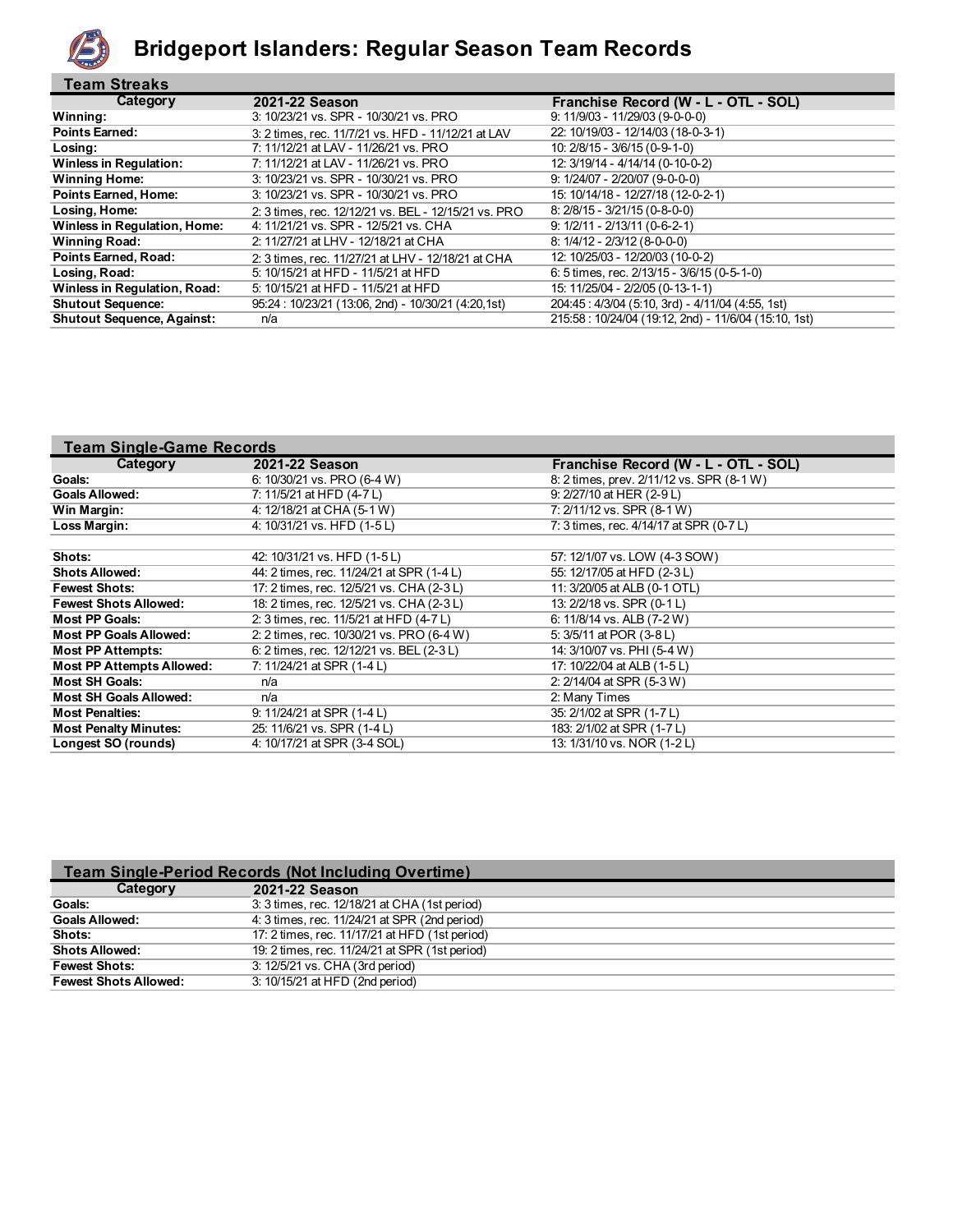

#### **Bridgeport Islanders: Individual Records**

| The Fastest (not including overtime) |  |  |  |  |
|--------------------------------------|--|--|--|--|
|--------------------------------------|--|--|--|--|

| Category                               | Home                                  | Road                               |
|----------------------------------------|---------------------------------------|------------------------------------|
| <b>Goal To Start A Game:</b>           | 2:20, 11/26/21 vs. PRO                | 2:17, 12/18/21 at CHA              |
| <b>Goal Against To Start A Game:</b>   | 0:33, 12/12/21 vs. BEL                | 0:27, 11/12/21 at LAV              |
| <b>Goal To Start A Period:</b>         | $0.51, 11/21/21$ vs. SPR (3rd period) | 0:43, 12/18/21 at CHA              |
| <b>Goal Against To Start A Period:</b> | 0:33, 12/12/21 vs. BEL (1st period)   | 0:27, 11/12/21 at LAV (1st period) |

| <b>Individual Streaks</b> |                                                                                                              |
|---------------------------|--------------------------------------------------------------------------------------------------------------|
| Category                  | 2021-22 Season                                                                                               |
| <b>Goals:</b>             | 3: Cole Bardreau (12/15/21 vs. PRO - 12/19/21 at CHA); Anatolii Golyshev (10/24/21 vs. LAV - 11/5/21 at HFD) |
| Assists:                  | 5: Otto Koivula (10/17/21 at SPR - 10/30/21 vs. PRO)                                                         |
| Points:                   | 7: Chris Terry (11/24/21 at SPR - 12/12/21 vs. BEL)                                                          |

| <b>Individual Highs, Game</b> |                                                                            |                                                          |
|-------------------------------|----------------------------------------------------------------------------|----------------------------------------------------------|
| Category                      | 2021-22 Season                                                             | <b>Franchise Record</b>                                  |
| Goals:                        | 2: Anatolii Golyshev, 10/24/21 vs. LAV                                     | 4: Sean Bergenheim, 2/22/06 vs. HFD                      |
|                               | 2: Blade Jenkins, 11/5/21 at HFD                                           |                                                          |
|                               | 2: Blade Jenkins, 11/17/21 at HFD                                          |                                                          |
|                               |                                                                            |                                                          |
| Assists:                      | 2: Many Times                                                              | 4: Blake Comeau, 10/8/06 at BNG                          |
|                               |                                                                            | 4: Robert Nilsson, 12/16/06 vs. LOW                      |
|                               |                                                                            | 4: Mike Iggulden, 12/13/08 at NOR                        |
|                               |                                                                            | 4: Greg Mauldin, 2/13/10 at HFD                          |
|                               |                                                                            | 4: Jeremy Colliton (2x), 3/25/11 vs. BNG; 4/5/11 vs. SPR |
|                               |                                                                            | 4: Kael Mouillierat, 2/11/12 vs. SPR                     |
|                               |                                                                            | 4: Tony Romano, 3/27/12 vs. WOR                          |
|                               |                                                                            | 4: Josh Ho-Sang, 11/4/18 vs. WBS                         |
|                               |                                                                            |                                                          |
| Points:                       | 3: Simon Holmstrom, 10/30/21 vs. PRO                                       | 5: Blake Comeau, 10/13/06 at HFD                         |
|                               | 3: Arnaud Durandeau, 11/7/21 vs. HFD                                       | 5: Jeff Tambellini, 4/4/08 vs. PHI                       |
|                               | 3: Chris Terry, 11/12/21 at LAV                                            | 5: Greg Mauldin, 2/13/10 at HFD                          |
|                               | 3: Austin Czarnik, 11/27/21 at LHV                                         | 5: Ryan Strome, 11/1/13 at WOR                           |
|                               | 3: Austin Czarnik, 12/11/21 vs. TOR                                        | 5: Travis St. Denis, 3/15/18 vs. ROC                     |
|                               |                                                                            | 5: Josh Ho-Sang, 2/17/19 vs. CHA                         |
|                               |                                                                            |                                                          |
| <b>Power-Play Goals:</b>      | 1: Many Times                                                              | 2: Many Times                                            |
|                               |                                                                            |                                                          |
| <b>Shorthanded Goals:</b>     | n/a                                                                        | 2: Many Times                                            |
|                               |                                                                            |                                                          |
|                               |                                                                            |                                                          |
| <b>Penalty Minutes:</b>       | 17: Seth Helgeson, 11/6/21 vs. SPR                                         | 46: Matt Carkner, 4/10/16 vs. LV                         |
| Shots:                        |                                                                            |                                                          |
|                               | 8: Andy Andreoff, 10/23/21 vs. SPR<br>8: Arnaud Durandeau, 11/7/21 vs. HFD |                                                          |
|                               |                                                                            |                                                          |
| <b>Plus-Minus</b>             | Plus-4: Paul LaDue, 10/30/21 vs. PRO                                       |                                                          |
|                               | Plus-4: Thomas Hickey, 12/18/21 at CHA                                     |                                                          |
|                               |                                                                            |                                                          |
| <b>Goaltending Streaks</b>    |                                                                            |                                                          |
|                               | 0.0210000                                                                  | skia a Da<br>н.,                                         |

| Category                        | 2021-22 Season<br><b>Franchise Record</b>                                  |                                                      |  |  |  |  |
|---------------------------------|----------------------------------------------------------------------------|------------------------------------------------------|--|--|--|--|
| Winning:                        | 12: Jaroslav Halak, 1/20/17 at SPR - 2/19/17 vs. HER<br>3: 2 Tied. 2 Times |                                                      |  |  |  |  |
| <b>Points Earned:</b>           | 4: 2 Tied. 2 Times                                                         | 12: Jaroslav Halak, 1/20/17 at SPR - 2/19/17 vs. HER |  |  |  |  |
| Losing:                         | 6: Cory Schneider, 10/31/21 - 11/24/21                                     |                                                      |  |  |  |  |
| <b>Winless in Regulation:</b>   | 6: 2 Tied. 2 Times                                                         |                                                      |  |  |  |  |
| <b>Consecutive Starts:</b>      | 3: Jakub Skarek, 10/23/21 - 10/30/21                                       |                                                      |  |  |  |  |
| <b>Consecutive Appearances:</b> | 3: 2 Tied. 3 Times                                                         |                                                      |  |  |  |  |

| <b>Goaltending Highs</b> |                                        |                                      |
|--------------------------|----------------------------------------|--------------------------------------|
| Category                 | 2021-22 Season                         | <b>Franchise Record</b>              |
| Saves. Game:             | 42: Ken Appleby, 10/16/21 at PRO       | 52: Wade Dubielewicz, 2/9/07 vs. HER |
| Saves, Period:           | 19: Ken Appleby, 10/16/21 at PRO (2nd) |                                      |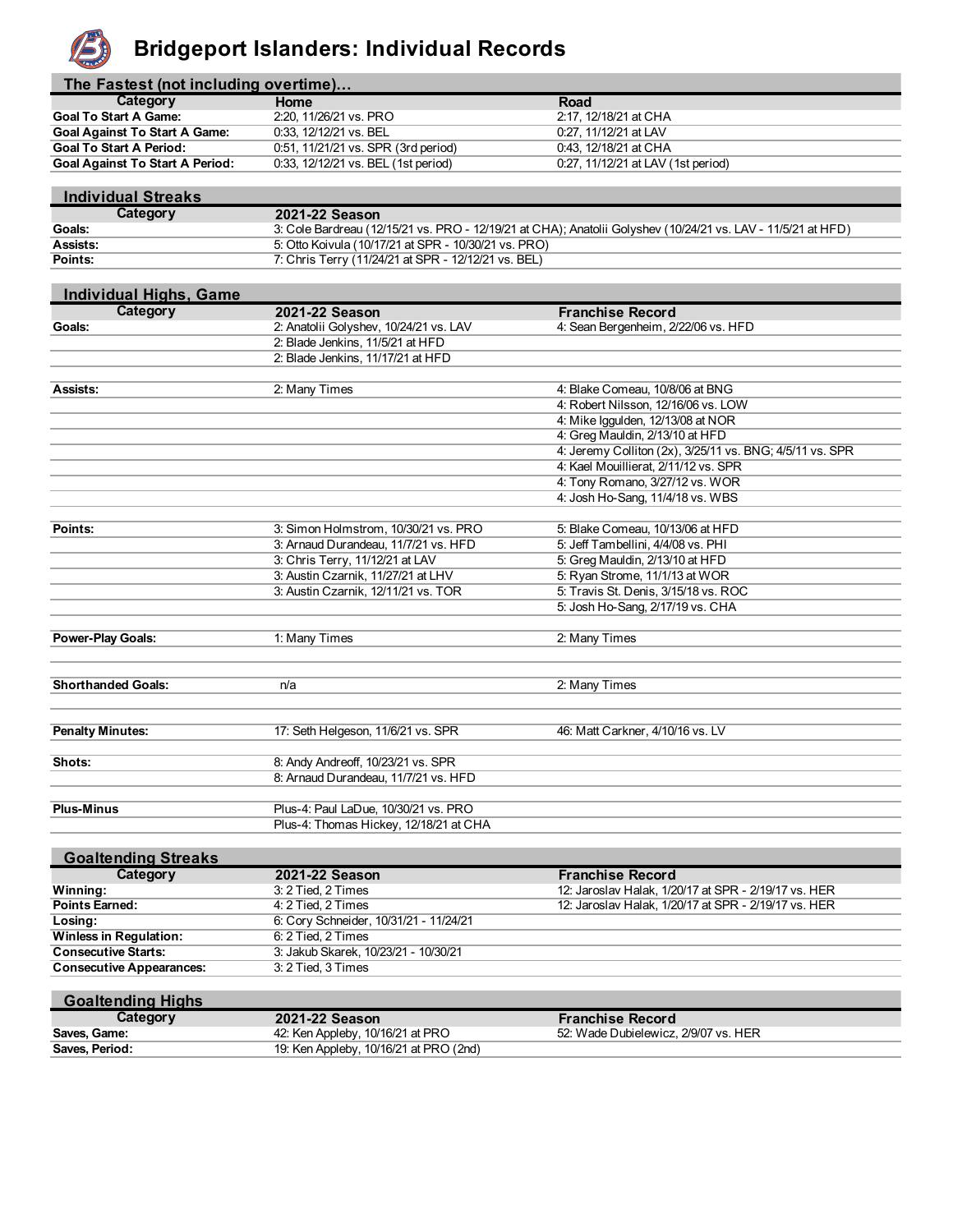

## **Bridgeport Islanders: Team Breakdown**

| 10-Game Split |           |           |           |           |                  |  |
|---------------|-----------|-----------|-----------|-----------|------------------|--|
| <b>Games</b>  | <b>GF</b> | <b>GA</b> | <b>PP</b> | <b>PK</b> | Record           |  |
| $1 - 10$      | 25        | 34        | $6 - 30$  | 22-30     | $3 - 5 - 0 - 2$  |  |
| $11 - 20$     | 25        | 30        | $6 - 37$  | 34-40     | $3 - 6 - 1 - 0$  |  |
| $21 - 30$     | 19        | 18        | $3 - 25$  | $15 - 18$ | $3 - 3 - 0 - 1$  |  |
| $31 - 40$     |           |           | $0-0$     | $0-0$     | $0 - 0 - 0 - 0$  |  |
| 41-50         |           |           | $0-0$     | $0-0$     | $0 - 0 - 0 - 0$  |  |
| 51-60         |           |           | $0-0$     | $0-0$     | $0 - 0 - 0 - 0$  |  |
| 61-70         |           |           | $0-0$     | 0-0       | $0 - 0 - 0 - 0$  |  |
| 71-72         |           |           | $0-0$     | 0-0       | $0 - 0 - 0 - 0$  |  |
| <b>TOTAL</b>  | 69        | 82        | 15-92     | 71-88     | $9 - 14 - 1 - 3$ |  |

| <b>Overtime/Shootout Results</b> |                 |                     |               |               | <b>Season-by-Season Shootout Record</b> |           |         |
|----------------------------------|-----------------|---------------------|---------------|---------------|-----------------------------------------|-----------|---------|
| <b>Date</b>                      | Opponent        | <b>Winning Goal</b> | <b>Result</b> | <b>Season</b> | <b>Overall</b>                          | Home      | Road    |
| 10/16/21                         | at Providence   | J. Froden           | 1-2 SOL       | 2004-05       | $5 - 1$                                 | $4 - 0$   | $1 - 1$ |
| 10/17/21                         | at Springfield  | H. McGina           | 3-4 SOL       | 2005-06       | $2 - 3$                                 | $1 - 2$   | $1 - 1$ |
| 10/23/21                         | vs. Springfield | R. Salo             | 4-3 OTW       | 2006-07       | $7-6$                                   | $4 - 4$   | $3 - 2$ |
| 11/12/21                         | at Laval        | L. Dauphin          | 4-5 OTL       | 2007-08       | $7-3$                                   | $3 - 2$   | $4 - 1$ |
| 12/4/21                          | vs. Utica       | R. Panik            | 3-2 OTW       | 2008-09       | 7-5                                     | $4 - 1$   | $3 - 4$ |
| 12/15/21                         | vs. Providence  | S. Asselin          | 1-2 SOL       | 2009-10       | $7-6$                                   | $4 - 3$   | $3-3$   |
|                                  |                 |                     |               | 2010-11       | $4 - 7$                                 | $3-3$     | $1 - 4$ |
|                                  |                 |                     |               | 2011-12       | $4 - 6$                                 | $1 - 2$   | $3 - 4$ |
|                                  |                 |                     |               | 2012-13       | $2 - 5$                                 | $0 - 4$   | $2 - 1$ |
|                                  |                 |                     |               | 2013-14       | 4-6                                     | $3 - 1$   | $1 - 5$ |
|                                  |                 |                     |               | 2014-15       | $3 - 1$                                 | $2 - 0$   | $1 - 1$ |
|                                  |                 |                     |               | 2015-16       | $3 - 3$                                 | $0 - 2$   | $3 - 1$ |
|                                  |                 |                     |               | 2016-17       | $5 - 1$                                 | $3-0$     | $2 - 1$ |
|                                  |                 |                     |               | 2017-18       | $3 - 3$                                 | $2 - 2$   | $1 - 1$ |
|                                  |                 |                     |               | 2018-19       | $6 - 3$                                 | $3-2$     | $3 - 1$ |
|                                  |                 |                     |               | 2019-20       | $0-0$                                   | $0-0$     | $0-0$   |
|                                  |                 |                     |               | 2020-21       | $2 - 0$                                 | $1 - 1$   | $1 - 1$ |
|                                  |                 |                     |               | 2021-22       | $0 - 3$                                 | $0 - 1$   | $0 - 2$ |
|                                  |                 |                     |               | <b>TOTAL</b>  | 71-65                                   | $37 - 32$ | 35-33   |
|                                  |                 |                     |               |               |                                         |           |         |

| <b>Bridgeport Islanders Penalty Shots</b> |                                |             |                        |               |                    |  |  |
|-------------------------------------------|--------------------------------|-------------|------------------------|---------------|--------------------|--|--|
| <b>Shooter</b>                            |                                | <b>Date</b> | <b>Opposing Goalie</b> | <b>Result</b> | <b>Game Result</b> |  |  |
| 28                                        | Michael Dal Colle              | 10/22/21    | Joel Hofer             | No goal       | $1 - 3L$           |  |  |
|                                           |                                |             |                        |               |                    |  |  |
|                                           |                                |             |                        |               |                    |  |  |
|                                           | <b>Opponents Penalty Shots</b> |             |                        |               |                    |  |  |
|                                           |                                |             |                        |               |                    |  |  |
| <b>Shooter</b>                            |                                | <b>Date</b> | <b>Opposing Goalie</b> | <b>Result</b> | <b>Game Result</b> |  |  |
| n/a                                       |                                |             |                        |               |                    |  |  |
|                                           |                                |             |                        |               |                    |  |  |
|                                           |                                |             |                        |               |                    |  |  |
|                                           |                                |             |                        |               |                    |  |  |
|                                           |                                |             |                        |               |                    |  |  |
|                                           |                                |             |                        |               |                    |  |  |
|                                           |                                |             |                        |               |                    |  |  |
|                                           |                                |             |                        |               |                    |  |  |
|                                           |                                |             |                        |               |                    |  |  |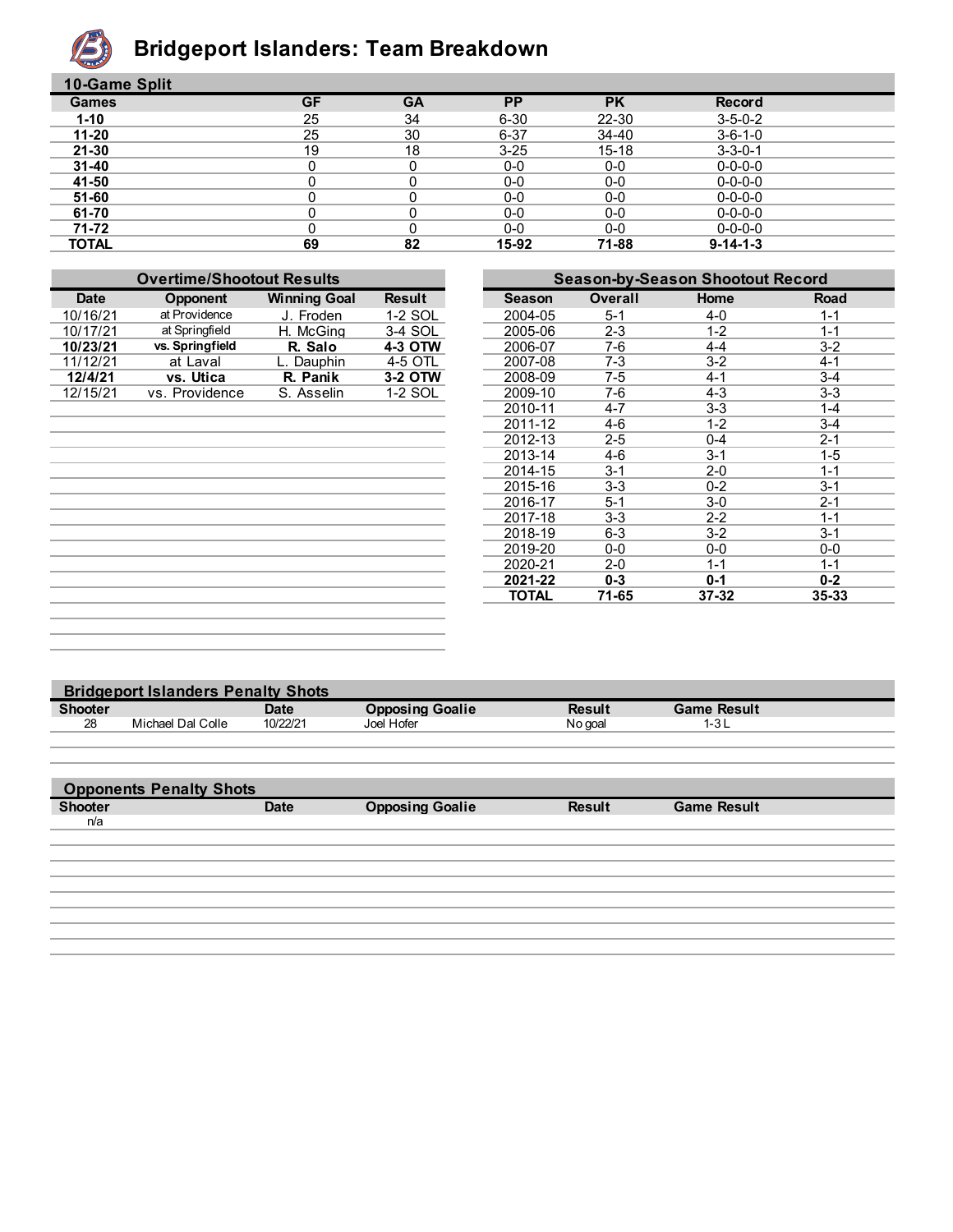

### **Bridgeport Islanders: All-Time Records**

| <b>Goals (Career)</b>         |    |
|-------------------------------|----|
| 1. Jeff Hamilton (2002-06)    | 89 |
| 2. Jeremy Colliton (2005-12)  | 77 |
| 3. Trevor Smith (2006-10)     | 72 |
| 4. Jeff Tambellini (2005-09)  | 71 |
| 5. Travis St. Denis (2016-20) | 65 |
| 6. Steve Bernier (2016-20)    | 63 |
| 7. Steven Regier (2004-08)    | 61 |
| 8. Trent Hunter (2001-03)     | 60 |
| 9. Mike Halmo (2011-16)       | 56 |
| 10. Rob Collins (2003-06)     | 53 |

|  | <b>Goals (Season)</b> |
|--|-----------------------|
|--|-----------------------|

ı

| 1. Jeff Hamilton (2003-04)     | 43 |
|--------------------------------|----|
| 2. Jeff Tambellini (2007-08)   | 38 |
| T-3. Trent Hunter (2002-03)    | 30 |
| T-3. Trent Hunter (2001-02)    | 30 |
| T-3. Jeff Tambellini (2006-07) | 30 |
| T-3. Trevor Smith (2008-09)    | 30 |
| 7, Nino Niederreiter (2012-13) | 28 |
| 8. Jason Krog (2001-02)        | 26 |
| T-9. Brock Nelson (2012-13)    | 25 |

| Goals (Career)                |    | <b>Assists (Career)</b>      |     | <b>Points (Career)</b>          |     |
|-------------------------------|----|------------------------------|-----|---------------------------------|-----|
| 1. Jeff Hamilton (2002-06)    | 89 | 1. Jeremy Colliton (2005-12) | 126 | 1. Jeremy Colliton (2005-12)    | 203 |
| 2. Jeremy Colliton (2005-12)  | 77 | 2. Rob Collins (2003-06)     | 110 | 2. Rob Collins (2003-06)        | 163 |
| 3. Trevor Smith (2006-10)     | 72 | 3. Aaron Ness (2010-15)      | 100 | 3. Jeff Hamilton (2002-06)      | 156 |
| 4. Jeff Tambellini (2005-09)  | 71 | 4. Josh Ho-Sang (2016-20)    | 91  | 4. Steven Regier (2004-08)      | 150 |
| 5. Travis St. Denis (2016-20) | 65 | T-5. Steven Regier (2004-08) | 89  | 5. Trevor Smith (2006-10)       | 149 |
| 6. Steve Bernier (2016-20)    | 63 | T-5. Tanner Fritz (2015-21)  | 89  | 6. Jeff Tambellini (2005-09)    | 138 |
| 7. Steven Regier (2004-08)    | 61 | 7. Mark Wotton (2006-11)     | 88  | 7. Alan Quine (2013-18)         | 137 |
| 8. Trent Hunter (2001-03)     | 60 | 8. Matt Donovan (2010-14)    | 87  | T-8. Travis St. Denis (2016-20) | 136 |
| 9. Mike Halmo (2011-16)       | 56 | 9. Alan Quine (2013-18)      | 86  | T-8. Trent Hunter (2001-03)     | 136 |
| 10. Rob Collins (2003-06)     | 53 | 10. Sebastian Aho (2017-20)  | 84  | 10. Tanner Fritz (2015-21)      | 135 |
|                               |    |                              |     |                                 |     |

| Points (Career)                 |     |
|---------------------------------|-----|
| 1. Jeremy Colliton (2005-12)    | 203 |
| 2. Rob Collins (2003-06)        | 163 |
| 3. Jeff Hamilton (2002-06)      | 156 |
| 4. Steven Regier (2004-08)      | 150 |
| 5. Trevor Smith (2006-10)       | 149 |
| 6. Jeff Tambellini (2005-09)    | 138 |
| 7. Alan Quine (2013-18)         | 137 |
| T-8. Travis St. Denis (2016-20) | 136 |
| T-8. Trent Hunter (2001-03)     | 136 |
| 10. Tanner Fritz (2015-21)      | 135 |

| Assists (Season) |  |
|------------------|--|
|                  |  |

| 1. Jeff Hamilton (2003-04)     | 43 | 1. Rob Collins (2003-06)     | 48 | 1. Jeff Tambellini (2007-08) | 76 |
|--------------------------------|----|------------------------------|----|------------------------------|----|
| 2. Jeff Tambellini (2007-08)   | 38 | 2. Ben Walter (2007-08)      | 46 | 2. Trent Hunter (2002-03)    | 71 |
| T-3. Trent Hunter (2002-03)    | 30 | T-3. Devon Toews (2016-17)   | 41 | 3. Rob Collins (2005-06)     | 69 |
| T-3. Trent Hunter (2001-02)    | 30 | T-3. Trent Hunter (2002-03)  | 41 | 4. Jeff Hamilton (2003-04)   | 68 |
| T-3. Jeff Tambellini (2006-07) | 30 | T-3. Mike Iggulden (2008-09) | 41 | T-5. Mike Iggulden (2008-09) | 66 |
| T-3. Trevor Smith (2008-09)    | 30 | T-6. Eric Manlow (2002-03)   | 40 | T-5. Ben Walter (2007-08)    | 66 |
| 7, Nino Niederreiter (2012-13) | 28 | T-6. Ray Giroux (2001-02)    | 40 | 7. Trent Hunter (2001-02)    | 65 |
| 8. Jason Krog (2001-02)        | 26 | T-8. Rob Collins (2004-05)   | 39 | T-8. Trevor Smith (2008-09)  | 62 |
| T-9. Brock Nelson (2012-13)    | 25 | T-8. Chris Bourque (2018-19) | 39 | T-8. Jason Krog (2001-02)    | 62 |
|                                |    |                              |    |                              |    |

| <b>Goals (Season)</b>          |    | <b>Assists (Season)</b>      |    | Points (Season)               |    |
|--------------------------------|----|------------------------------|----|-------------------------------|----|
| 1. Jeff Hamilton (2003-04)     | 43 | 1. Rob Collins (2003-06)     | 48 | 1. Jeff Tambellini (2007-08)  | 76 |
| 2. Jeff Tambellini (2007-08)   | 38 | 2. Ben Walter (2007-08)      | 46 | 2. Trent Hunter (2002-03)     | 71 |
| T-3. Trent Hunter (2002-03)    | 30 | T-3. Devon Toews (2016-17)   | 41 | 3. Rob Collins (2005-06)      | 69 |
| T-3. Trent Hunter (2001-02)    | 30 | T-3. Trent Hunter (2002-03)  | 41 | 4. Jeff Hamilton (2003-04)    | 68 |
| T-3. Jeff Tambellini (2006-07) | 30 | T-3. Mike Iggulden (2008-09) | 41 | T-5. Mike Iggulden (2008-09)  | 66 |
| T-3. Trevor Smith (2008-09)    | 30 | T-6. Eric Manlow (2002-03)   | 40 | T-5. Ben Walter (2007-08)     | 66 |
| 7, Nino Niederreiter (2012-13) | 28 | T-6. Ray Giroux (2001-02)    | 40 | 7. Trent Hunter (2001-02)     | 65 |
| 8. Jason Krog (2001-02)        | 26 | T-8. Rob Collins (2004-05)   | 39 | T-8. Trevor Smith (2008-09)   | 62 |
| T-9. Brock Nelson (2012-13)    | 25 | T-8. Chris Bourgue (2018-19) | 39 | T-8. Jason Krog (2001-02)     | 62 |
|                                |    |                              |    | T-8. Rhett Rakhshani ('10-11) | 62 |
|                                |    |                              |    | T-8. Rob Collins (2004-05)    | 62 |
|                                |    |                              |    |                               |    |

| Games (Career)                 |     |
|--------------------------------|-----|
| 1. Mark Wotton (2006-11)       | 368 |
| 2. Jeremy Colliton (2005-12)   | 326 |
| 3. Kyle Burroughs (2014-20)    | 313 |
| 4. Steven Regier (2004-08)     | 290 |
| 5. Aaron Ness (2010-15)        | 280 |
| 6. Ben Holmstrom (2015-19)     | 268 |
| 7. Seth Helgeson (2017-21)     |     |
|                                | 261 |
| 8. Travis St. Denis (2016-20)  | 259 |
| 9. Michael Haley (2007-12)     | 247 |
| 10. Connor Jones (2015-19)     | 244 |
| 11. Tomas Marcinko (2008-12)   | 243 |
| 12. Justin Mapletoft (2001-05) | 240 |
|                                |     |

| Games (Season)              |  |
|-----------------------------|--|
| T-1. Trent Hunter (2001-02) |  |

| T-1. Chris Armstrong ('01-02)  | 80 |
|--------------------------------|----|
| T-1. Justin Mapletoft ('01-02) | 80 |
| T-1. Sean Bentivoglio ('09-10) | 80 |
| T-5. Ben Guite (2003-04)       | 79 |
| T-5. Chris Campoli (2004-05)   | 79 |
| T-7. Kevin Colley (2003-04)    | 78 |
| T-7. Rob Collins (2004-05)     | 78 |
| T-7. Cole Jarrett (2005-06)    | 78 |
| T-7. Mark Wotton (2006-07)     | 78 |
| T-7. Masi Marjamaki ('06-07)   | 78 |
| T-7. Sean Bentivoglio ('08-09) | 78 |

| 1. Mark Wotton (2006-11)       | 368 | 1. Wade Dubielewicz ('03-08)  | 164 | 1. Wade Dubielewicz ('03-08)  | -81 |
|--------------------------------|-----|-------------------------------|-----|-------------------------------|-----|
| 2. Jeremy Colliton (2005-12)   | 326 | 2. Kevin Poulin (2010-15)     | 156 | 2. Chris Gibson (2015-20)     | 76  |
| 3. Kyle Burroughs (2014-20)    | 313 | 3. Chris Gibson (2015-20)     | 151 | 3. Kevin Poulin (2010-15)     | 69  |
| 4. Steven Regier (2004-08)     | 290 | 4. Rick DiPietro (2001-13)    | 117 | 4. Rick DiPietro (2001-13)    | 56  |
| 5. Aaron Ness (2010-15)        | 280 | 5. Dieter Kochan (2003-05)    | 84  | 5. Nathan Lawson (2008-11)    | 41  |
| 6. Ben Holmstrom (2015-19)     | 268 | 6. Nathan Lawson (2008-11)    | 83  | 6. Dieter Kochan (2003-05)    | 41  |
| 7. Seth Helgeson (2017-21)     | 261 | 7. Anders Nilsson (2011-14)   | 75  | 7. Anders Nilsson (2011-14)   | 35  |
| 8. Travis St. Denis (2016-20)  | 259 | 8. Stephon Williams (2014-17) | 58  | 8. Steve Valiguette (2001-03) | 25  |
| 9. Michael Haley (2007-12)     | 247 | 9. Steve Valiquette (2001-03) | 54  | 9. Stephon Williams (2014-17) | 24  |
| 10. Connor Jones (2015-19)     | 244 | T-10. Jeremy Smith (2018-19)  | 43  | 10. Mike Morrison (2007-08)   | 23  |
| 11. Tomas Marcinko (2008-12)   | 243 | T-10. Mike Morrison (2007-08) | 43  |                               |     |
| 12. Justin Mapletoft (2001-05) | 240 | 12. Mikko Koskinen (2009-12)  | 43  |                               |     |
|                                |     |                               |     |                               |     |

| <b>Games (Season)</b>          |    | <b>Goalies GP (Season)</b>         |    | Wins (Season)                     |    |
|--------------------------------|----|------------------------------------|----|-----------------------------------|----|
| T-1. Trent Hunter (2001-02)    | 80 | 1. Rick DiPietro (2001-02)         | 59 | 1. Rick DiPietro (2001-02)        | 30 |
| T-1. Chris Armstrong ('01-02)  | 80 | 2. Kevin Poulin (2011-12)          | 49 | 2. Kevin Poulin (2011-12)         | 26 |
| T-1. Justin Mapletoft ('01-02) | 80 | 3. Wade Dubielewicz ('05-06)       | 46 | 3. Mike Morrison (2007-08)        | 23 |
| T-1. Sean Bentivoglio ('09-10) | 80 | T-4. Kevin Poulin (2014-15)        | 45 | 4. Wade Dubielewicz ('06-07)      | 22 |
| T-5. Ben Guite (2003-04)       | 79 | T-4. Dieter Kochan (2003-04)       | 45 | T-5. Jeremy Smith (2018-19)       | 21 |
| T-5. Chris Campoli (2004-05)   | 79 | T-6. Wade Dubielewicz ('04-05)     | 43 | T-5. Chris Gibson (2018-19)       | 21 |
| T-7. Kevin Colley (2003-04)    | 78 | T-6. Mike Morrison (2007-08)       | 43 | T-7. Dieter Kochan (2003-04)      | 20 |
| T-7. Rob Collins (2004-05)     | 78 | T-6. Jeremy Smith (2018-19)        | 43 | T-7. Wade Dubielewicz ('03-04) 20 |    |
| T-7. Cole Jarrett (2005-06)    | 78 | 9. Chris Gibson (2015-16)          | 42 | T-7. Wade Dubielewicz ('05-06) 20 |    |
| T-7. Mark Wotton (2006-07)     | 78 | T-10. Wade Dubielewicz ('06-07' 40 |    | T-10. Dieter Kochan (2004-05)     | 19 |
| T-7. Masi Marjamaki ('06-07)   | 78 | T-10. Scott Munroe (2009-10)       | 40 | T-10. Wade Dubielewicz ('04-05 19 |    |
| T-7. Sean Bentivoglio ('08-09) | 78 | T-10. Chris Gibson (2018-19)       | 40 | T-10. Nathan Lawson (2008-09) 19  |    |
|                                |    |                                    |    | T-10 Chris Gihson (2017-18).      | 10 |

| <b>Goalie GP (Career)</b> | <b>Wins (Career)</b> |
|---------------------------|----------------------|

| 1. Mark Wotton (2006-11)      | 368 | 1. Wade Dubielewicz ('03-08)  | 164 | 1. Wade Dubielewicz ('03-08)  | 81  |
|-------------------------------|-----|-------------------------------|-----|-------------------------------|-----|
| 2. Jeremy Colliton (2005-12)  | 326 | 2. Kevin Poulin (2010-15)     | 156 | 2. Chris Gibson (2015-20)     | 76  |
| 3. Kyle Burroughs (2014-20)   | 313 | 3. Chris Gibson (2015-20)     | 151 | 3. Kevin Poulin (2010-15)     | 69  |
| 4. Steven Regier (2004-08)    | 290 | 4. Rick DiPietro (2001-13)    | 117 | 4. Rick DiPietro (2001-13)    | 56  |
| 5. Aaron Ness (2010-15)       | 280 | 5. Dieter Kochan (2003-05)    | 84  | 5. Nathan Lawson (2008-11)    | 41  |
| 6. Ben Holmstrom (2015-19)    | 268 | 6. Nathan Lawson (2008-11)    | 83  | 6. Dieter Kochan (2003-05)    | -41 |
| 7. Seth Helgeson (2017-21)    | 261 | 7. Anders Nilsson (2011-14)   | 75  | 7. Anders Nilsson (2011-14)   | 35  |
| 8. Travis St. Denis (2016-20) | 259 | 8. Stephon Williams (2014-17) | 58  | 8. Steve Valiguette (2001-03) | 25  |
| 9. Michael Haley (2007-12)    | 247 | 9. Steve Valiguette (2001-03) | 54  | 9. Stephon Williams (2014-17) | -24 |
| 10. Connor Jones (2015-19)    | 244 | T-10. Jeremy Smith (2018-19)  | 43  | 10. Mike Morrison (2007-08)   | 23  |
|                               |     |                               |     |                               |     |

| 1. Rick DiPietro (2001-02)     | 30 |
|--------------------------------|----|
| 2. Kevin Poulin (2011-12)      | 26 |
| 3. Mike Morrison (2007-08)     | 23 |
| 4. Wade Dubielewicz ('06-07)   | 22 |
| T-5. Jeremy Smith (2018-19)    | 21 |
| T-5. Chris Gibson (2018-19)    | 21 |
| T-7. Dieter Kochan (2003-04)   | 20 |
| T-7. Wade Dubielewicz ('03-04) | 20 |
| T-7. Wade Dubielewicz ('05-06) | 20 |
| T-10. Dieter Kochan (2004-05)  | 19 |
| T-10. Wade Dubielewicz ('04-05 | 19 |
| T-10. Nathan Lawson (2008-09)  | 19 |
| T-10. Chris Gibson (2017-18)   | 19 |
| T-10. Scott Munroe (2009-10)   | 19 |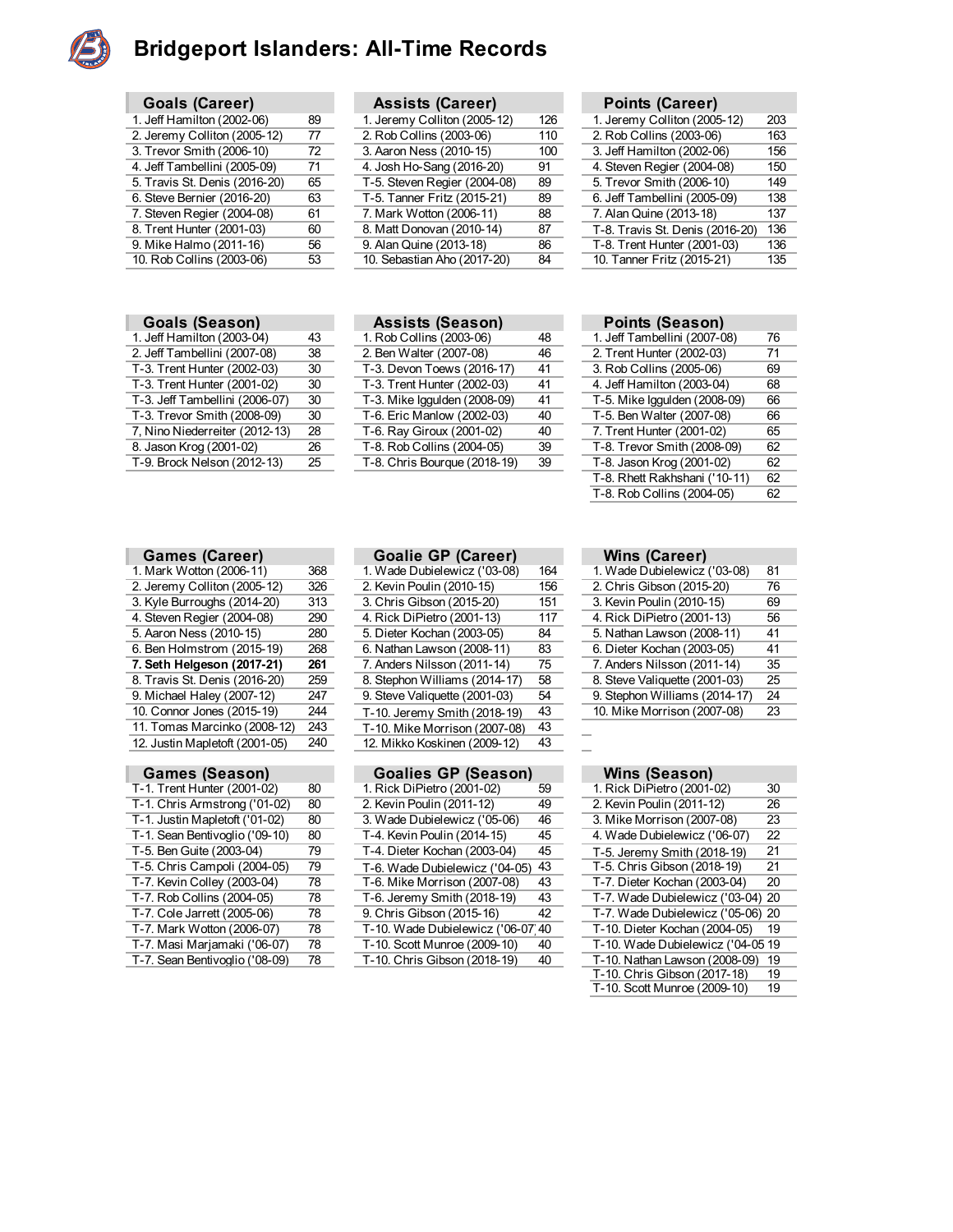

| <b>Transactions</b> |            |                                                                                       |
|---------------------|------------|---------------------------------------------------------------------------------------|
| <b>Date</b>         | ADD / DEL  | <b>Transaction</b>                                                                    |
| 10/19/21            | ADD        | Paul Thompson (C) signed to SPC                                                       |
| 10/19/21            | <b>DEL</b> | Paul Thompson (C) loaned to Worcester (ECHL)                                          |
| 10/19/21            | <b>ADD</b> | Erik Brown (LW) recalled from loan to Worcester (ECHL)                                |
| 10/19/21            | <b>ADD</b> | Leo Komarov (C) loaned from the New York Islanders (NHL)                              |
| 10/19/21            | <b>DEL</b> | Dmytro Timashov (LW) cleared unconditional waivers for purpose of mutual termination  |
| 10/26/21            | <b>ADD</b> | Cory Schneider (G) loaned from the New York Islanders (NHL)                           |
| 11/1/21             | <b>DEL</b> | Ken Appleby (G) reassigned to Worcester (ECHL) by the New York Islanders (NHL)        |
| 11/14/21            | DEL        | Leo Komarov (C) cleared unconditional waivers for purpose of mutual termination       |
| 11/18/21            | <b>DEL</b> | Robin Salo (D) recalled from Ioan by the New York Islanders (NHL)                     |
| 11/19/21            | <b>ADD</b> | Mike Cornell (D) recalled from loan to Worcester (ECHL)                               |
| 11/20/21            | <b>ADD</b> | Connor McCarthy (D) recalled from loan to Worcester (ECHL)                            |
| 11/20/21            | <b>ADD</b> | Felix Bibeau (LW) recalled from Ioan to Worcester (ECHL)                              |
| 11/20/21            | <b>DEL</b> | Andy Andreoff (C) recalled from loan by the New York Islanders (NHL)                  |
| 11/20/21            | <b>DEL</b> | Richard Panik (LW) recalled from loan by the New York Islanders (NHL)                 |
| 11/20/21            | <b>DEL</b> | Grant Hutton (D) recalled from Ioan by the New York Islanders (NHL)                   |
| 11/20/21            | <b>DEL</b> | Paul LaDue (D) recalled from loan by the New York Islanders (NHL)                     |
| 11/23/21            | <b>ADD</b> | Paul Thompson (F) recalled from loan to Worcester (ECHL)                              |
| 11/23/21            | <b>ADD</b> | Collin Adams (F) reassigned by the New York Islanders (NHL) from Worcester (ECHL)     |
| 11/23/21            | DEL        | Anatolii Golyshev (F) recalled from Ioan by the New York Islanders (NHL)              |
| 11/23/21            | <b>DEL</b> | Thomas Hickey (D) recalled from loan by the New York Islanders (NHL)                  |
| 11/24/21            | <b>DEL</b> | Otto Koivula (F) recalled from Ioan by the New York Islanders (NHL)                   |
| 12/1/21             | <b>ADD</b> | Richard Panik (LW) returned on loan from the New York Islanders (NHL)                 |
| 12/1/21             | <b>ADD</b> | Thomas Hickey (D) returned on loan from the New York Islanders (NHL)                  |
| 12/1/21             | <b>ADD</b> | Paul LaDue (D) returned on loan from the New York Islanders (NHL)                     |
| 12/2/21             | <b>ADD</b> | Anatolii Golyshev (F) returned on loan from the New York Islanders (NHL)              |
| 12/3/21             | <b>ADD</b> | Andy Andreoff (C) returned on loan from the New York Islanders (NHL)                  |
| 12/3/21             | <b>DEL</b> | Austin Czarnik (C) recalled from Ioan by the New York Islanders (NHL)                 |
| 12/4/21             | <b>ADD</b> | Grant Hutton (D) returned on loan from the New York Islanders (NHL)                   |
| 12/9/21             | <b>DEL</b> | Anatolii Golyshev (F) cleared unconditional waivers for purpose of mutual termination |
| 12/10/21            | <b>ADD</b> | Austin Czarnik (C) returned on loan from the New York Islanders (NHL)                 |
| 12/10/21            | <b>ADD</b> | Otto Koivula (F) returned on loan from the New York Islanders (NHL)                   |
| 12/11/21            | <b>DEL</b> | Paul Thompson (C) returned on loan to Worcester (ECHL)                                |
| 12/11/21            | <b>DEL</b> | Reece Newkirk (LW) reassigned to Worcester (ECHL) by the New York Islanders (NHL)     |
| 12/16/21            | <b>DEL</b> | Austin Czarnik (C) recalled from loan by the New York Islanders (NHL)                 |
| 12/19/21            | <b>ADD</b> | Ken Appleby (G) reassigned from Worcester (ECHL) by the New York Islanders (NHL)      |
| 12/20/21            | <b>ADD</b> | Paul Thompson (F) recalled from loan to Worcester (ECHL)                              |
|                     |            |                                                                                       |